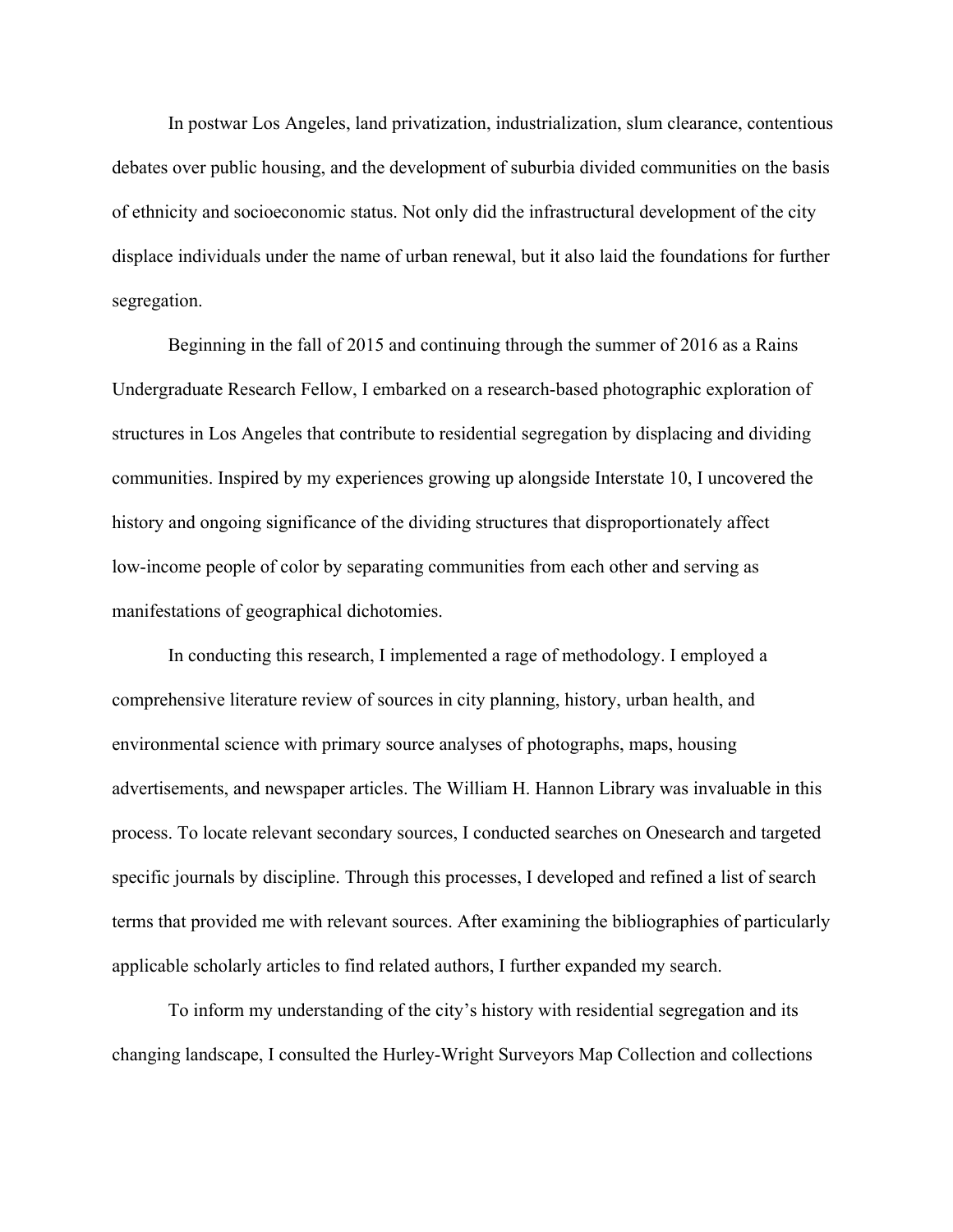from the Center for the Study of Los Angeles, including the Carroll and Lorrin Morrison Photographic Collection, the Catholic Human Relations Council Collection, and the James Keane Collection of Fritz Burns Biographical Materials. Through interaction with primary materials, including housing manuals that recommended purchasing homes in ethnically homogenous neighborhoods, the Barrio Defense Committee's housing advertisements that promoted equity and fair housing, and maps and photographs of Los Angeles prior to urban development, my understanding of the city's history grew to inform the other elements of my research.

During my research, I had a variety of questions that I sought to answer through my various methodologies. Though most of these were answered through analysis of academic articles, I was unable to find examples of where displaced people moved until I visited the library's special collections. Here, I found an L.A. Times article titled "Ravine Once Was Close-Knit Community," which looked retrospectively at the building of Dodger Stadium over a Chicana/o neighborhood and traced the paths of two families, the Arechigas and Santillions, who moved to City Terrace and East L.A. These findings provided me with concrete examples that rested within an overarching trend of eastward settlement suggested in secondary sources.

Throughout this process, I had to maintain critical awareness of the perspectives of the authors and audiences of my sources, and especially those that were produced during periods where outright discrimination against people of color and immigrants was normalized. Newspaper articles, housing manuals and development plans, and even older secondary sources from the 1980s often utilized outdated and offensive language. This served as a cue for me to